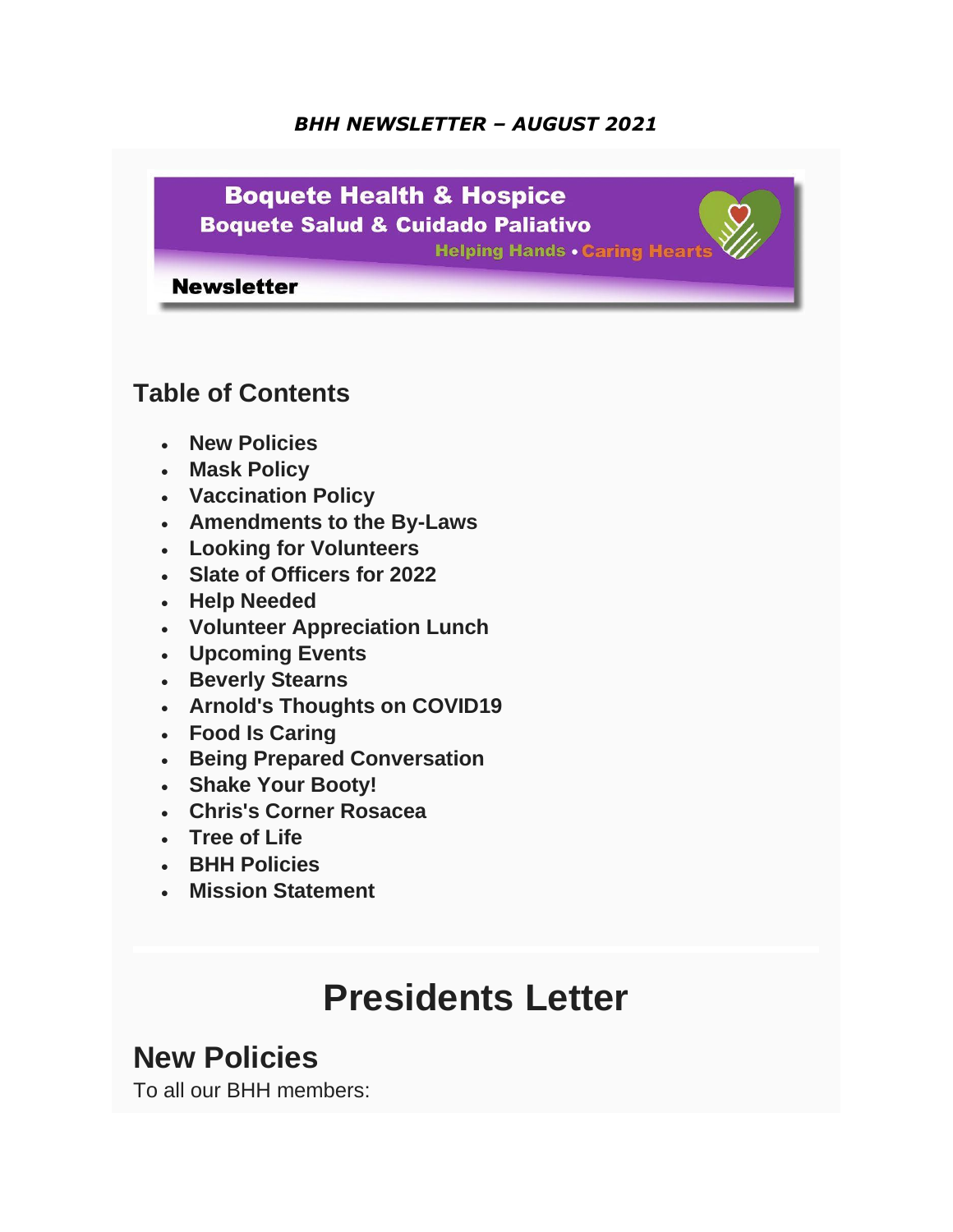In response to the continued spread of the Covid-19 virus and its emerging variants in Panama, Boquete Health and Hospice has established a policy requiring that member volunteers who interact with the community, other team members or patients, to be fully vaccinated or have started the vaccination process by having completed the first dose of a two dose regimen against the Covid-19 virus. On August 7, 2021, the BHH Council passed the following policies with the intention of further protecting our members and our community.

## **Mask Policy**

Effective immediately – all Boquete Health and Hospice personnel MUST wear masks continuously when representing BHH. A BHH volunteer will be appointed at every in-person meeting/event to ensure that all safety precautions are followed. If anyone notices that masks are not being worn or are being worn incorrectly, please ask the person not complying to adjust their mask.

## **Vaccination Policy**

Any volunteer of Boquete Health and Hospice representing and interacting with members of the community must be vaccinated. This applies to the Patient Care Coordinators, Equipment Team, Ambassadors, CPR Instructors, anyone leading a meeting or a class and the people representing BHH at the Tuesday Market. (These are just examples).

Starting with the September 2021 New Member Training Class – all new members must be vaccinated.

A dispensation can be granted by the Council upon receipt of a negative antigen test performed within the previous 48 hours of the event and written test results provided prior to the event. At the start of the event, the unvaccinated person must disclose to the audience that they are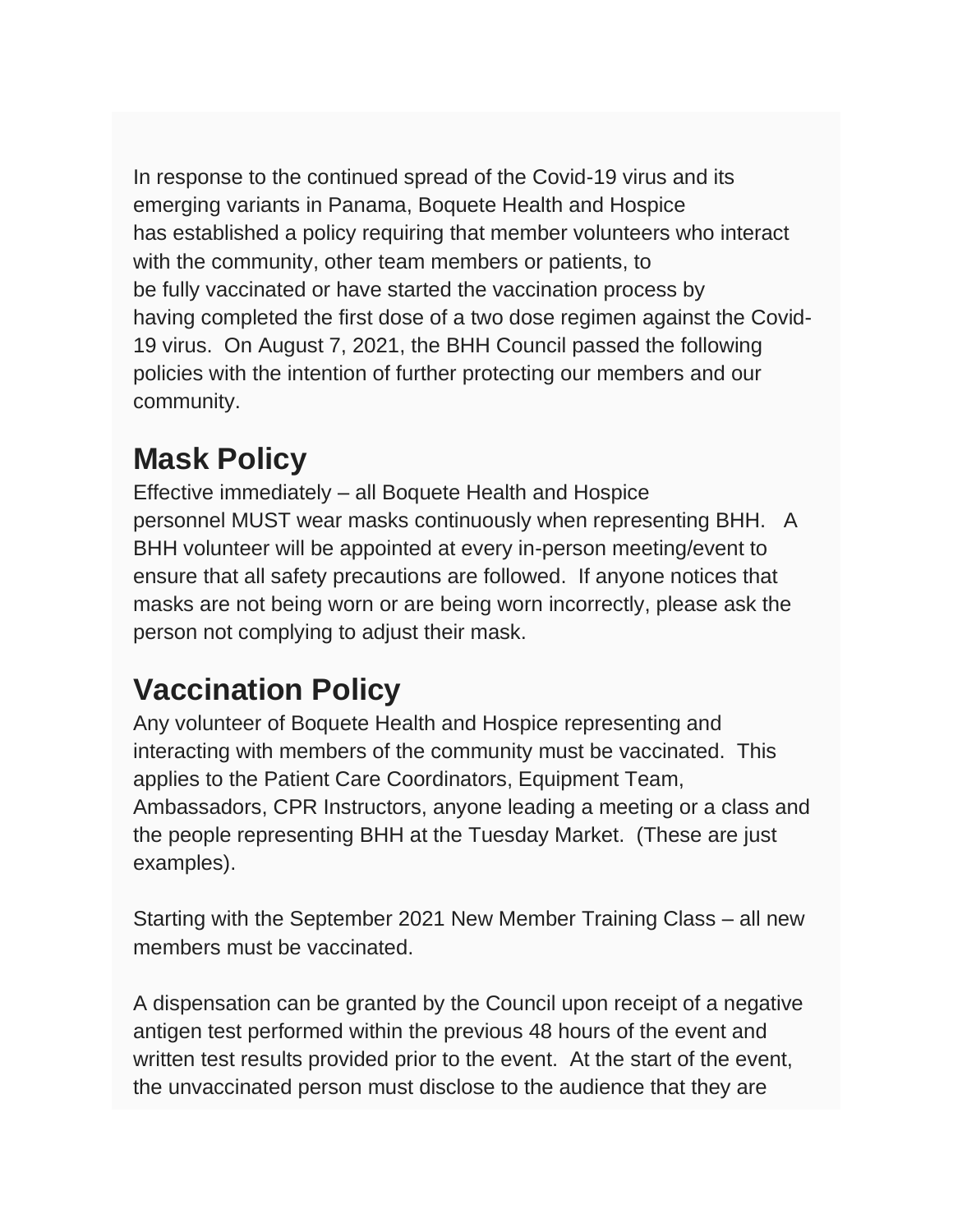unvaccinated but have tested negative for the virus.

**Our website (**[boquetehealth.org](https://www.boquetehealthandhospice.org/form-vaccine.html)**) has been updated to allow for the entry of the vaccine information. Please go to the Information tab and the form to enter your vaccine information. It is on that page. If you are vaccinated, it is important that we have that information..**

Your prompt compliance is deeply appreciated as is your understanding of these new policies.

We are viewed in the community as a health care organization. We must be held to a high standard. Those current members who do not interact with the community or represent BHH, are grandfathered in and will not be required to be vaccinated.

**[Enter Vaccine Information](https://www.boquetehealthandhospice.org/form-vaccine.html)**

## **Amendments to the By-Laws**

Two Amendments were proposed to the Council and were approved. They were then presented to the membership at the August 11 General Meeting where both amendments were approved unanimously.

- **Amendment 1:** All occurrences of the word "Administrator" in the By-Laws shall be replaced with "Patient Care Coordinator".
- **Amendment 2:** Article III, Section 1: The members of the Foundation Council shall consist of the President, Vice President Secretary, Treasurer, Past President and the three (3) most senior Patient Care Coordinators. All Patient Care Coordinators shall be appointed by the Foundation Council and are voting Members of the Foundation Council.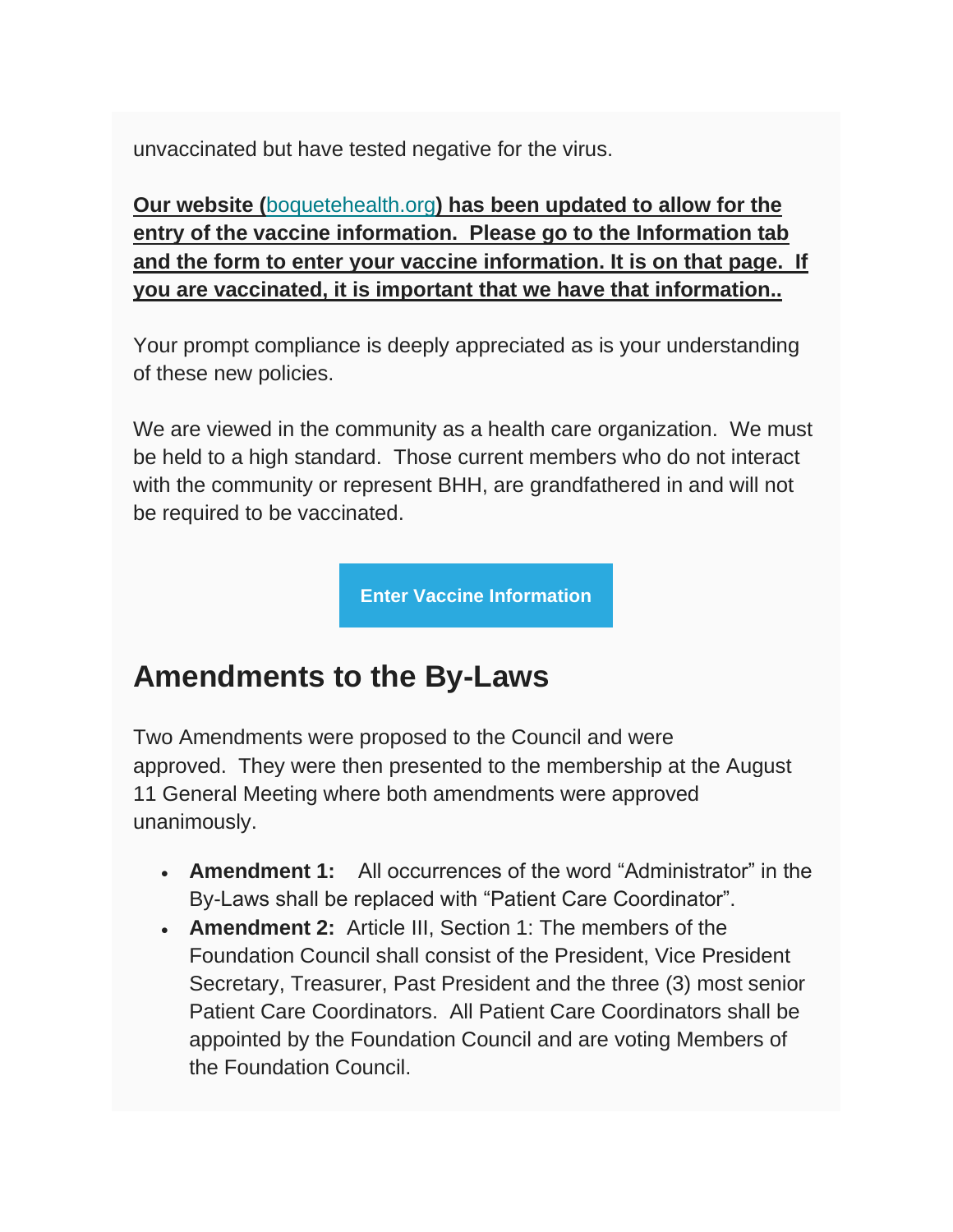## **BHH is looking for Volunteers**

On Saturday, September 4, BHH will be joining Dra. Shannon Tuer on her morning radio show and on Thursday, December 9 at 11:00 a.m. BHH will be doing a presentation at the Thursday Talks at the Library. The purpose of these two presentations is to: What BHH is. What BHH means to the community How volunteers can help - Teams Equipment Blood Ambassadors **Translation** Applications for membership will be available at the December 9

talk. Anyone interested in volunteering prior to that can complete the application on the BoqueteHealth.org website.

## **Slate of Officers for 2022**

As of this newsletter the following is the proposed slate for 2022:

President

Vice President

Secretary John Ferguson

Treasurer Laurie Collier

The job of President is to lead the organization: prepare agendas for the Council Meetings and General Meetings, make sure the various Teams have what they need to be effective, provide vision and leadership for the organization, assist in the preparation of the Newsletter and encourage volunteers. The job is not extremely challenging and does not require many hours per week. The best part is that the Council, Team Leaders and volunteers are ALWAYS willing to help and offer support and advice.

The job of Vice President is two-fold: Support the President and lead the Education Team. The Vice President will cover for the President when they are not available, will verify the Council Minutes and other tasks as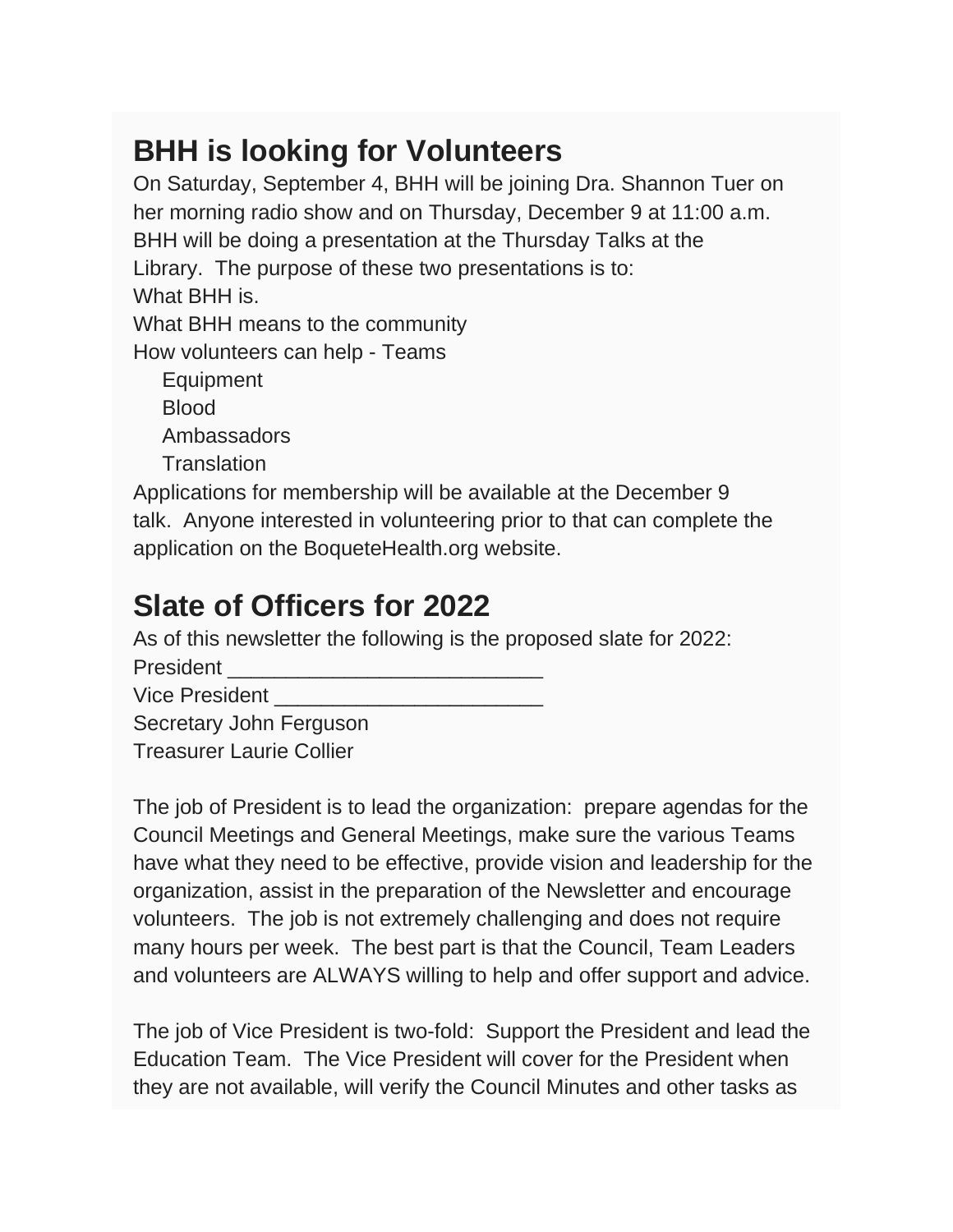the President requests. As Team Leader for the Education Team, the Vice President will arrange for the short medical trainings that happen during the General Meetings and help coordinate any other educational trainings that we provide (CPR, for example).

If you are interested in helping the organization by filling either of these two positions, please email Lesley Hughes (lesleyahughes@gmail.com)

## **Help Needed**

Another place where we could use your help is on our Training Team. We recently lost our Training Team Leader and would like to fill this vacancy as soon as possible. This person would be responsible for coordinating the annual (or semi-annual) new member training. If you can help us with this, please email Lesley Hughes. (lesleyahughes@gmail.com).

Our Meal Team is now under the able leadership of Leslie Sherling. Please respond whenever she asks for your help in providing meals to members of our community.

## **Volunteer Appreciation Lunch**

On December 1 there will be a Volunteer Appreciation event. At this time we are not sure where, whether it will be a brunch or a lunch or the times. But it will take place. Please put it on your calendar. Seating will be limited and reservations will be required. If you would like to help thank our wonderful volunteers, please email Lesley Hughes (lesleyahughes@gmail.com). More information will be forthcoming.

If you are making donations to BHH via PayPal

With the change in Treasurer, it is necessary to go into your PayPal Account, delete the current transaction, go to the BoqueteHealth.org website and re-submit the donation. This way it will go to the proper person.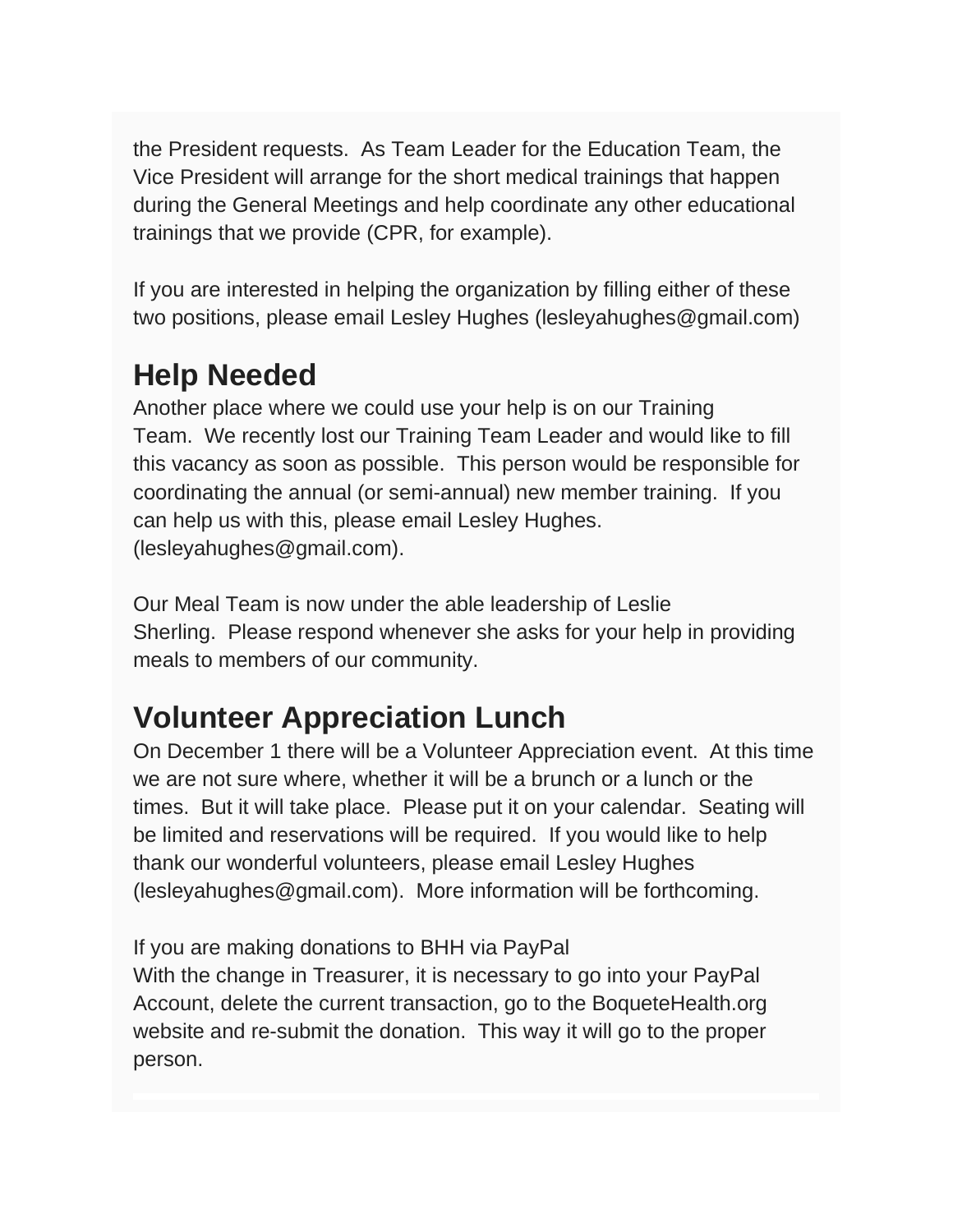# **Upcoming Events**

- **Sept 1** Zoom Council Meeting
- **Sept 8** General Meeting (Hybrid) 1:00 p.m. - https://us02web.zoom.us/j/85821230348
- **Sept 20, 22 and 24** Training for new members at the Animales **Building**
- **Oct 6** Zoom Council Meeting 10:00 a.m.
- **Oct 9** "Boquete Shows its Love" Blood Drive 7 a.m.to 12:00 p.m.
- **Oct 13** General Meeting 1:00 p.m. https://us02web.zoom.us/j/85821230348
- **Oct 27** Being Prepared Workshop 11 12:30 at the Animales **Building**
- **Nov 3** Zoom Council Meeting 10:00 a.m.
- **Nov 10** General Meeting 1:00 p.m. https://us02web.zoom.us/j/85821230348
- **Dec 1** Volunteer Appreciation Brunch
- **Dec 28** FINAL DAY FOR NOMINATIONS
- **Jan 5** Planning Meeting
- **Jan 12** ANNUAL MEETING AND ELECTIONS

Starting with the September General Meeting, we will continue with the hybrid format (in-person for those who wish to attend, and via Zoom for those who prefer not to attend)..

# **"Behind the Scenes Volunteers" Thank you!**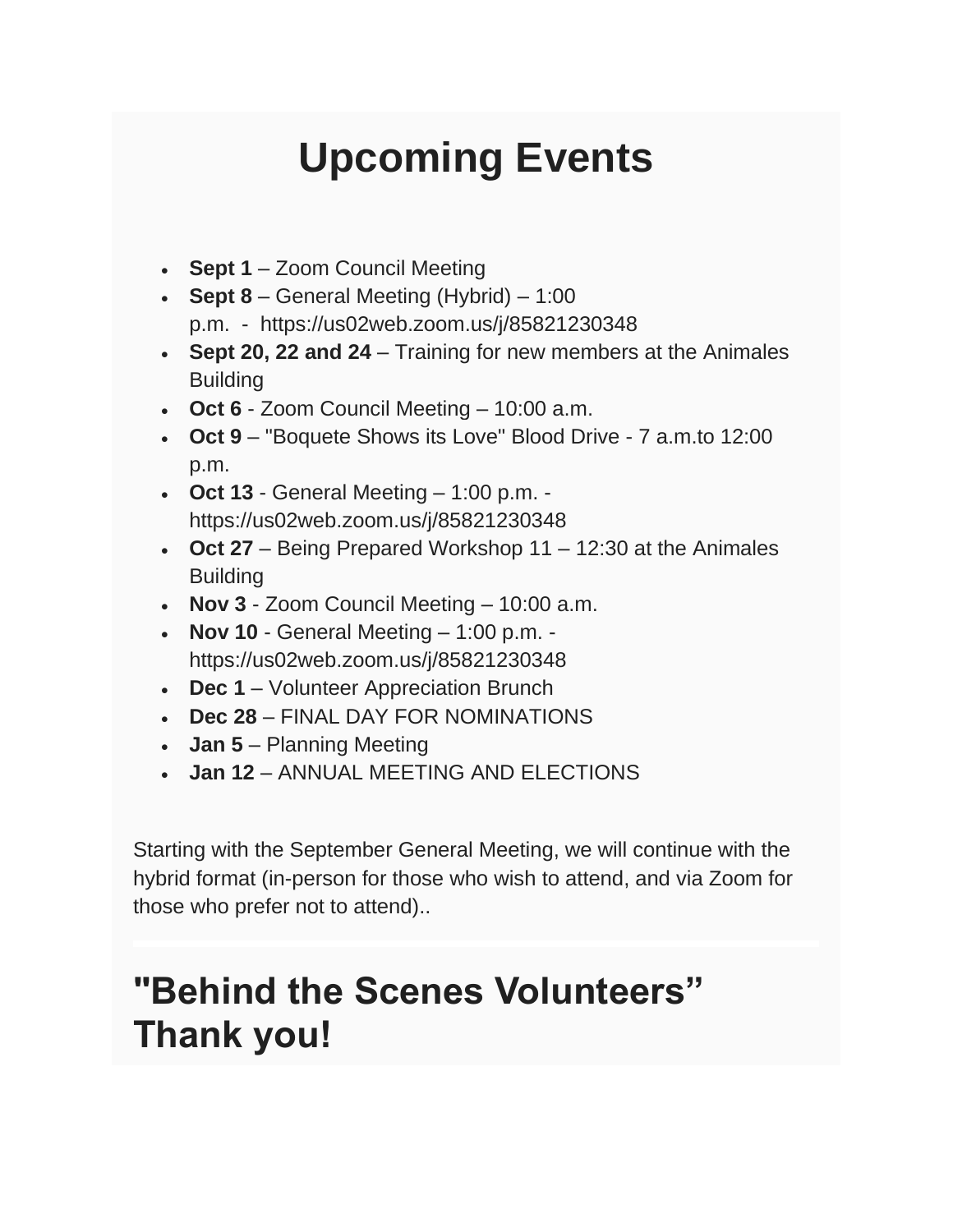Those who volunteer with BHH are truly amazing. If you remember last December's newsletter, the list went on and on. Or look at the roots and trunk of our Tree of Life.

# **Beverly Stearns**

14 years ago, a group of far-sighted individuals got together with the vision of helping the residents of Boquete deal with end-of-life issues. They worked for over a year to forge the Boquete Hospice and Health Foundation, and after all the groundwork was laid, they held their first training class – in effect they had to train themselves. Beverly Stearns was one of these individuals.

Since that time, Beverly has been the driving force behind our recruitment and training activities. When a person indicated interest in joining the organization, Beverly would meet with them, learn about their passions, likes and how they saw themselves fitting into BHH. Beverly would also explain the philosophy of BHH, the absolute necessity of confidentiality and all the various ways a person could contribute.

Once a year she would take on the huge task of training these prospective new members. Beverly would meet with various people to revise the training manual, organize the dates, location and times for the training, keep in contact with the new members, organize the agenda, and hold the training, which took place over three days.

Boquete Health and Hospice has grown into the diverse and caring organization because of all these years of hard work that Beverly has given.

In addition to recruiting, vetting and training new members, Beverly has managed the Meals Team (most recently with the able assistance of Evie Jones). When alerted by the Patient Care Coordinator that a person was unable to cook for themselves, Beverly would send out emails to her team asking for them to provide a meal and to deliver it. When Covid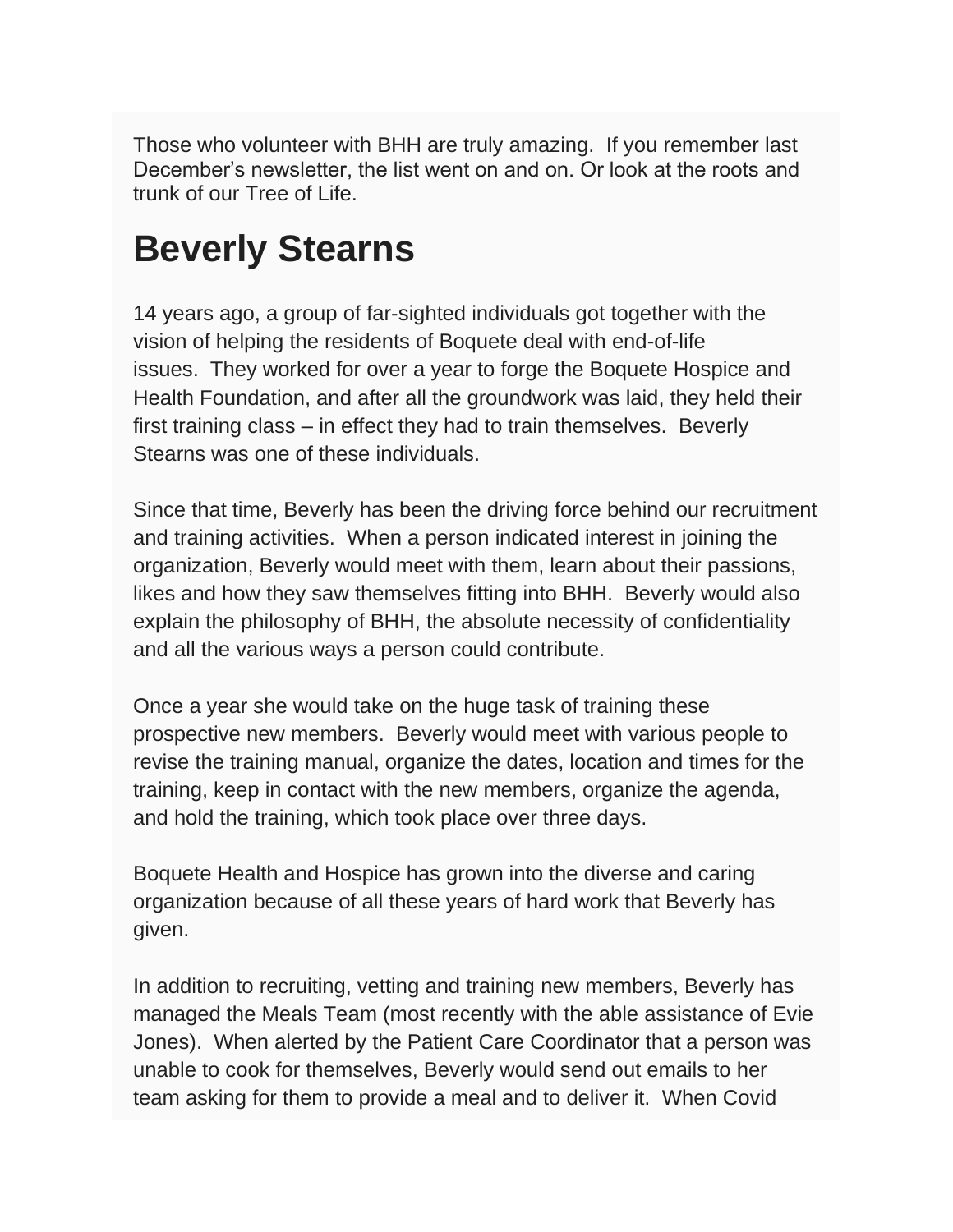became a problem, her team figured a way to deliver meals without entering a person's home or coming in contact with them, thereby protecting everyone from possibly contracting the illness. While this was less than optimal, the program kept working.

Beverly has recently left the organization and her absence is missed. BHH is very grateful for all the hard work Beverly has done and all she contributed. Thank you Beverly.

## **Arnold's Thoughts on COVID 19**

Panama is reporting a downward trend in Covid 19 cases. In the last 2 weeks Covid 19 cases have declined 33.6 %. According to Minsa 3,187,124 people have been vaccinated or 58% of the population. While this is quite promising, there are still over 10,000 active cases with over 500 people hospitalized. With the arrival of the Delta variant, there is increased urgency to accelerate vaccine doses.

I would like to share an excellent article by Arnold Schwarzenegger.

#### Author - Arnold Schwarzenegger

I said this to someone in the comments, but I think a lot of you need to hear this. I always say you should know your strengths and listen to the experts. If you want to learn about building biceps, listen to me, because I've spent my life studying how to get the perfect peak and I have been called the greatest bodybuilder of all time. We all have different specialties. Dr. Fauci and all of the virologists and epidemiologists and doctors have studied diseases and vaccines for their entire lives, so I listen to them and I urge you to do the same. None of us are going to learn more than them by watching a few hours of videos. It's simple: if your house in on fire, you don't go on YouTube, you call the damn fire department. If you have a heart attack, you don't check your Facebook group, you call an ambulance. If 9 doctors tell you have cancer and need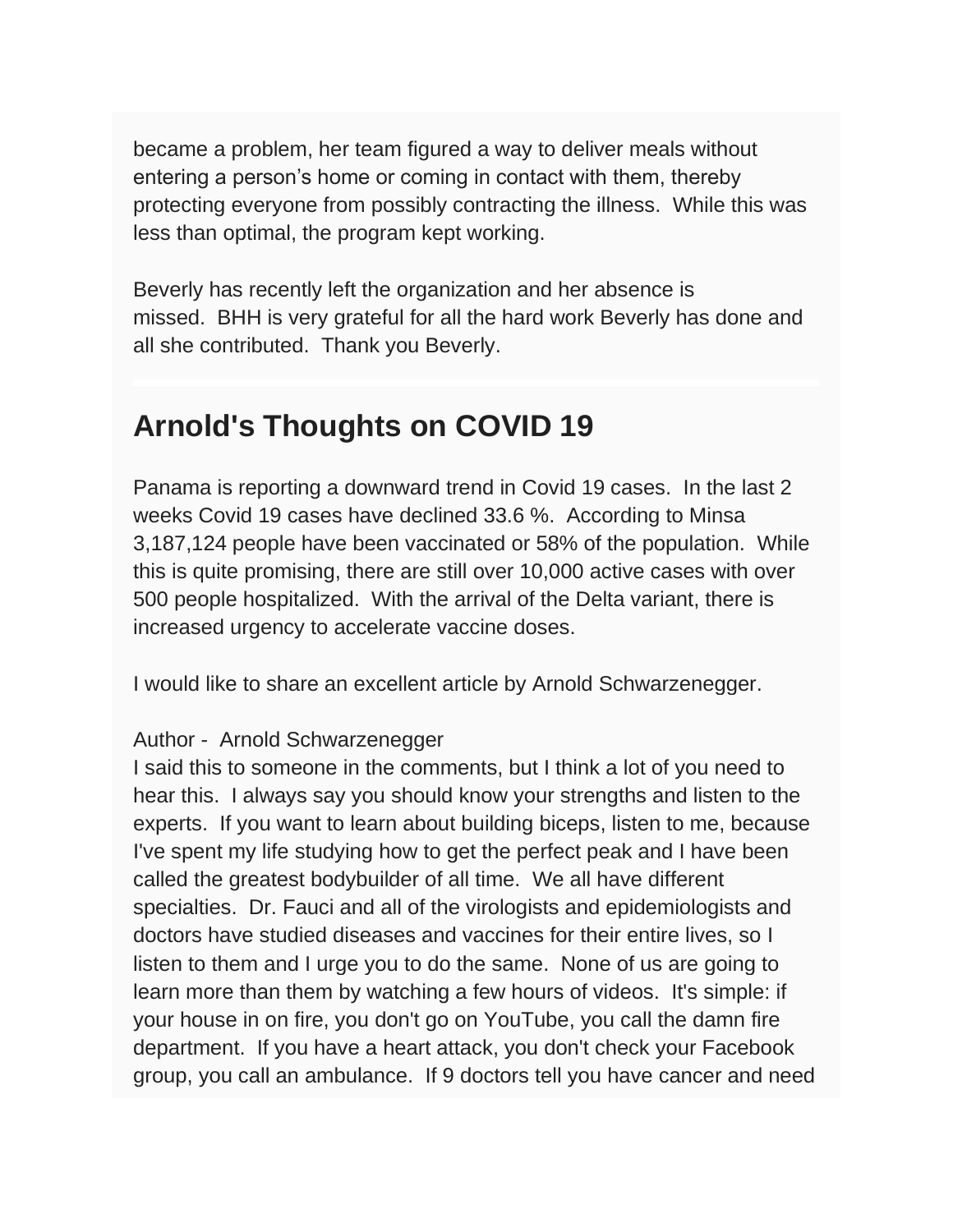to treat it or you will die, and 1 doctor says the cancer will disappear, you should always side with the 9. In this case, virtually all of the real experts around the world are telling us the vaccine is safe and some people on Facebook are saying it isn't. In general, I think if the circle of people you trust gets smaller and smaller and you find yourself more and more isolated, it should be a warning sign that you're going down a rabbit hole of misinformation.

Some people say it is weak to listen to experts. That's bogus. It takes strength to admit you don't know everything. Weakness is thinking you don't need expert advice and only listening to sources that confirm what you want to believe.

"If you love a medical care worker, pray daily that God will renew their passion, joy and contentment in their calling. Because while the world fights over a shot, the medical field is fighting to keep their desire to serve"



There is no better way to show you care than with food. Sometimes the simplest food can be what matters the most. Here at Boquete Health & Hospice we are fortunate to have a wonderful Meal Team that provides meals to patients on a short-term basis.

Often a patient may have had a fall or is returning from a hospital stay and needs help preparing meals for a few days. When this happens, our Meal Team jumps into action and is ready to assist. We work with the patient and caregivers to identify dietary restrictions, food likes or dislikes, and a delivery schedule.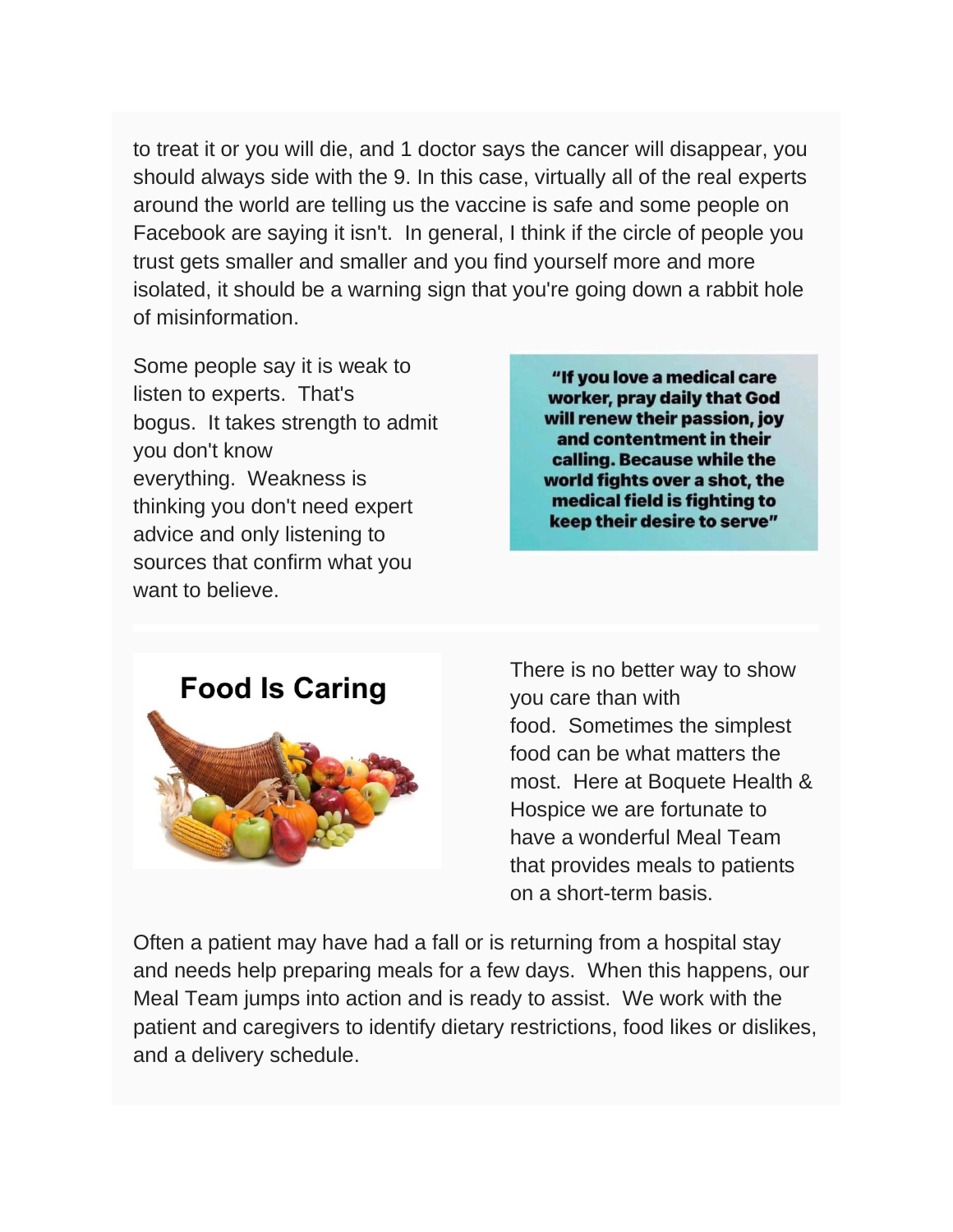The Meal Team Member typically provides a meal that is enough for two meals (leftovers are a great thing!). The word "provides" means that the meal can be homemade if the Team Member enjoys cooking, it can be take-out or it can be from one of our local companies that provides already prepared meals. When ready, the Team Member delivers the meal to the patient's doorstep.

The Meal Team is always looking for more members since a patient may need several meals over a period of a few weeks. If you would like to occasionally assist in providing a meal, the Meal Team would appreciate having you volunteer. Remember, you have the freedom to cook, provide take-out or deliver a prepackaged meal…whatever works best for you. For more details and to volunteer, please contact Leslie at 6482- 0073 or brubble51b@gmail.com.

### **Being Prepared Conversation with Kim Doherty**

Recently, Lesley Hughes, President of Boquete Health and Hospice sat down with Kim Doherty to talk about her experiences with the Being Prepared program. Kim has first-hand experience with using the Guide and is a staunch advocate for its use.

When her husband became ill, she purchased the Guide, decided how it would work best for her, but delayed filling it out for several months. When her husband became critical, she spent the time to complete it. When he died, she was able to just hand it to the doctor, because it had all the information that was needed. The step-by-step instructions about what to do and when allowed her to get things done in the correct order, which minimized her stress. In effect, she was able to deal with her emotions without worrying about the bureaucratic requirements.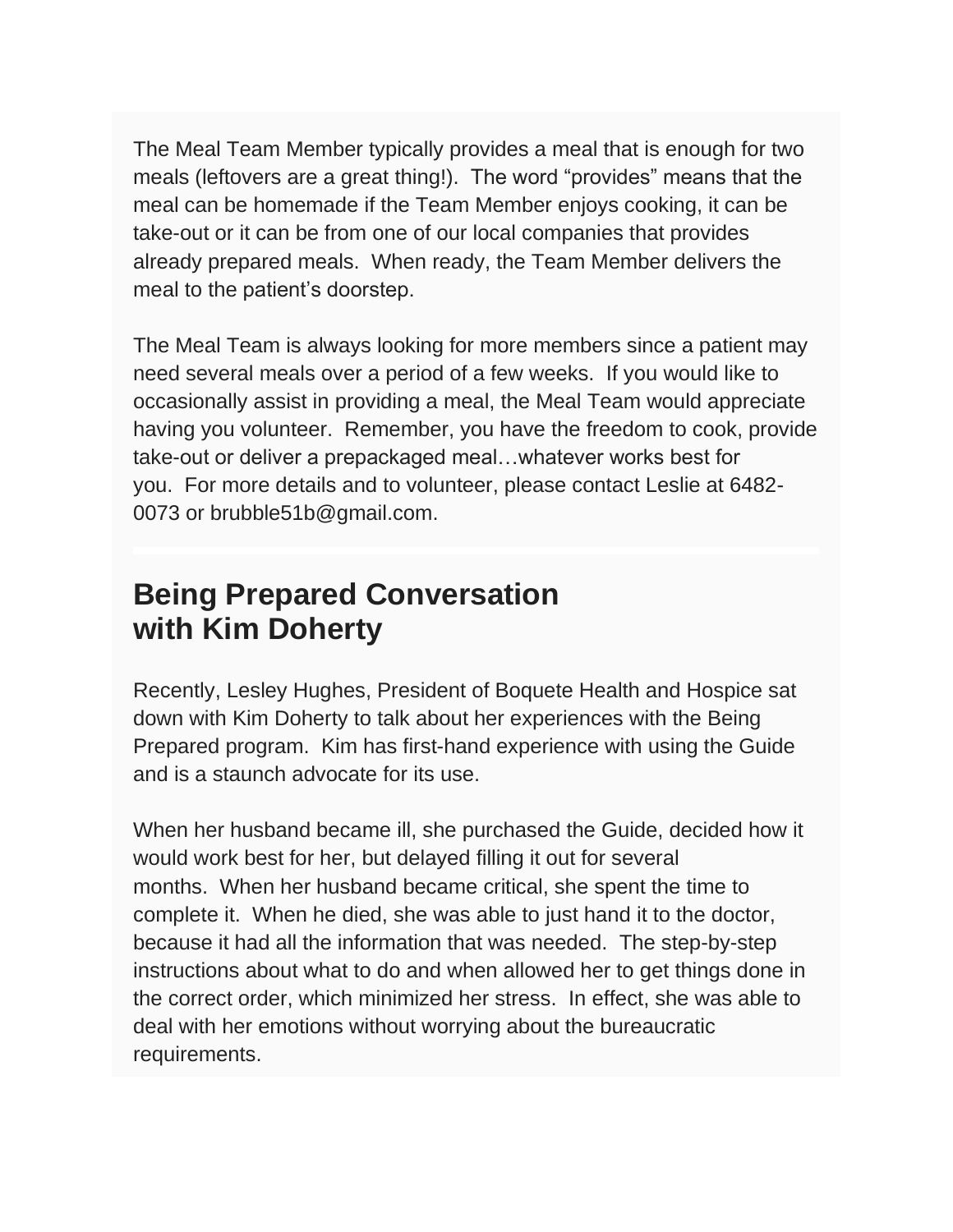View the video below

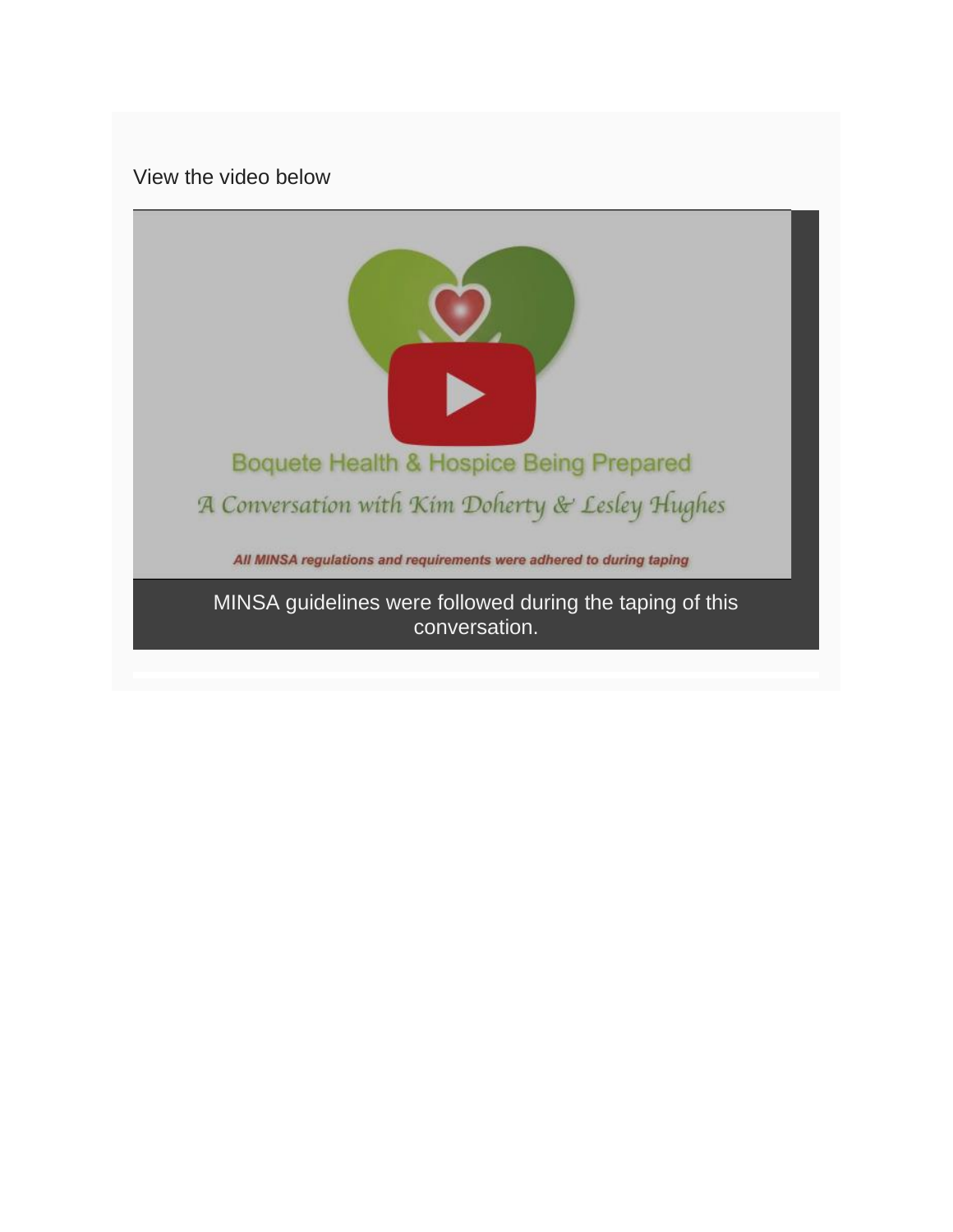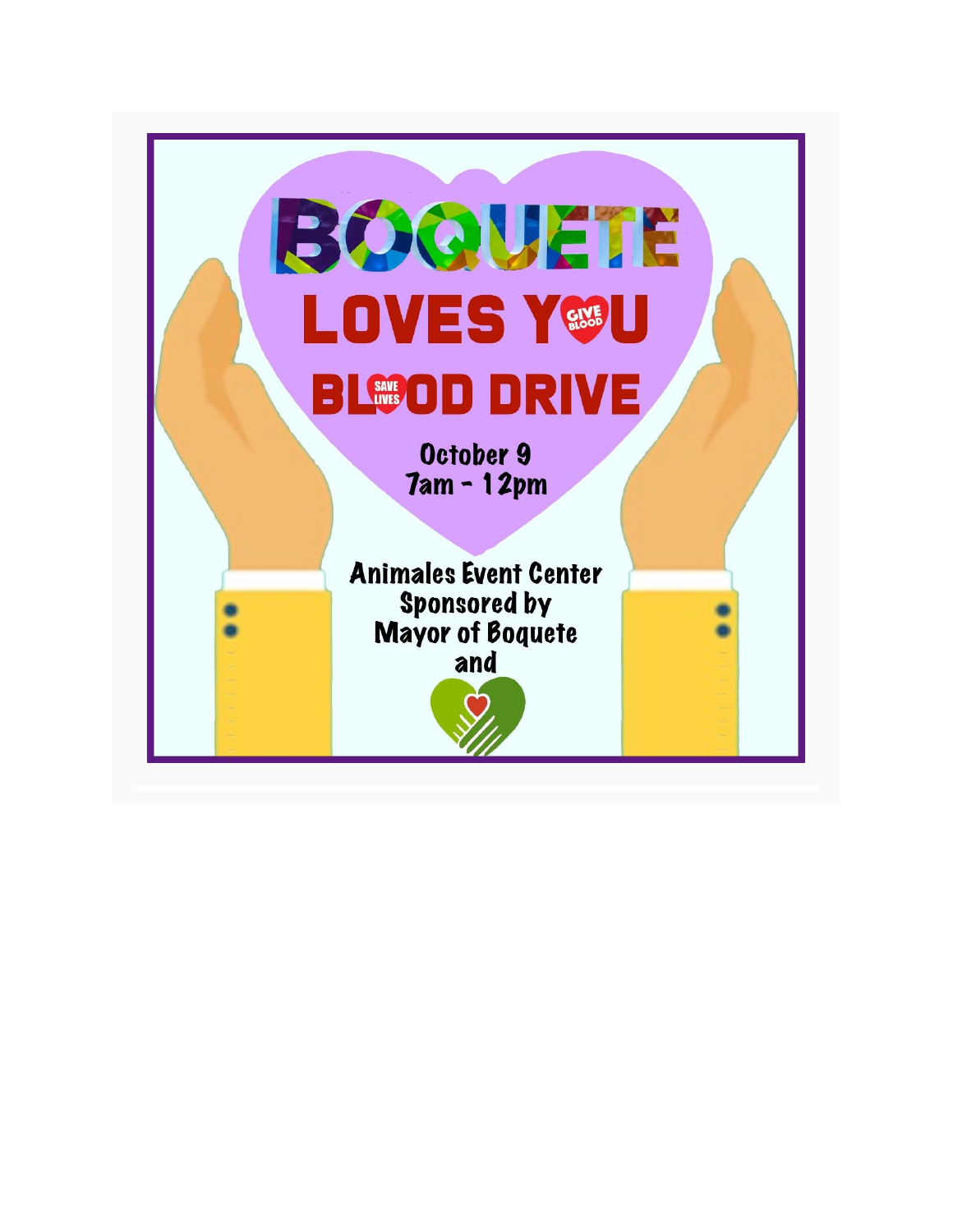

## **Shake Your Booty! Wellness Benefits of Moving to the Music!**

Research by neuroscientists at Columbia University indicates that when we move in tune with the rhythm of music, the positive effects of the music are amplified. By synchronizing our movements with the beat, we are doubling the pleasure and the benefits. As we grow older we suffer a decline in mental and physical fitness, which can be made worse by conditions like Alzheimer's disease. A new study, published in the journal "Frontiers in Human Neuroscience", shows that older people who routinely partake in physical exercise can reverse the signs of aging in the brain, and dancing has the most profound effect. Dancing uniquely combines stimulation from physical and mental effort as well as social interaction. In addition, of the different types of physical exercise studied, it was only dancing that led to improved balance.

This month, the Magic of Music Team summarizes the research on music and movement. And we provide information on how you can get involved to reap the wellness benefits, including information on local dancing opportunities that are currently available right here in Boquete. Even shy couch potatoes can boogie to the music and promote their own health and wellness! Click the button below to find out more

**[Full Article](https://boquetehealth.org/shake-your-booty)**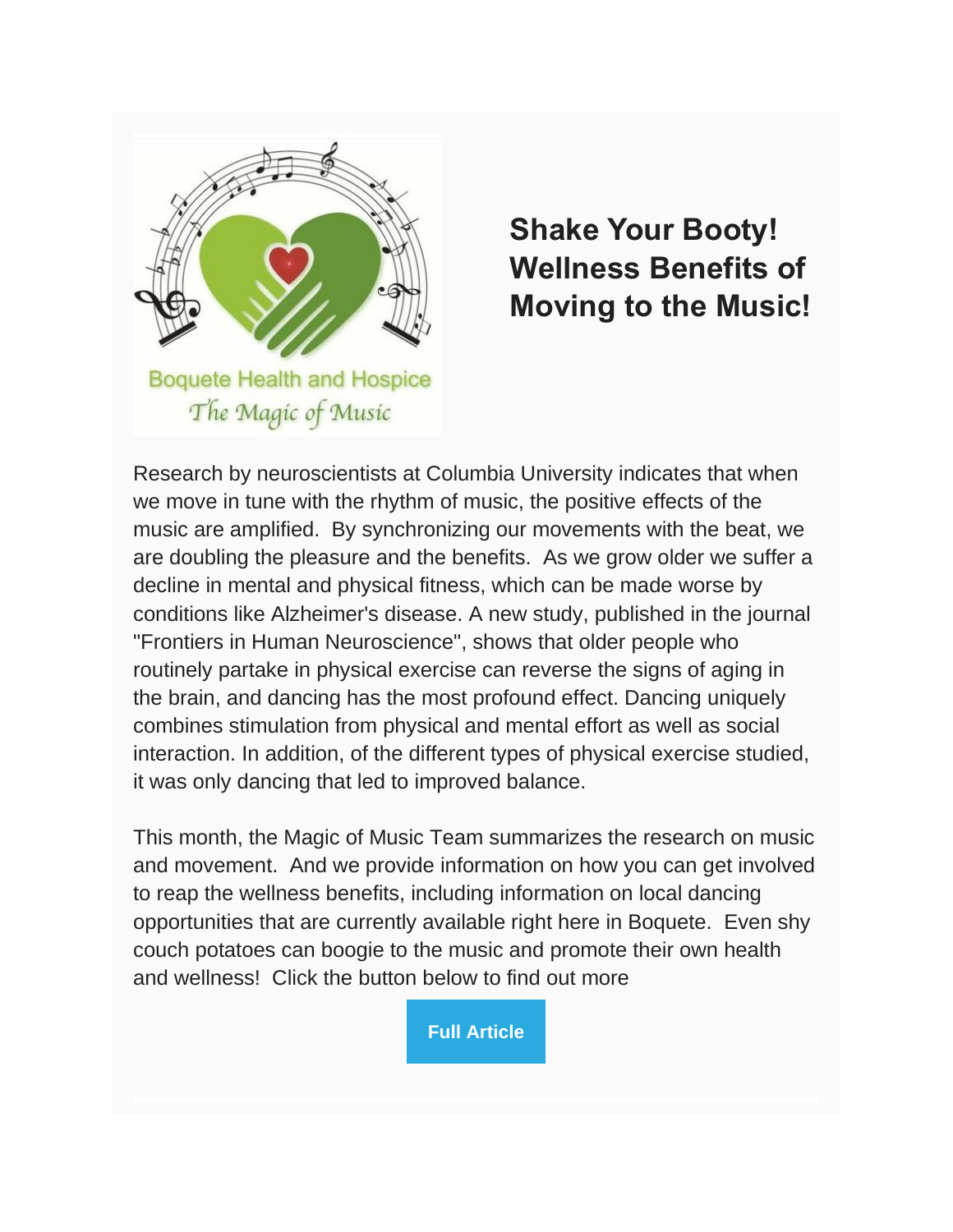

This section will contain an interesting article that we found on the web with a teaser so you can see if you want to click through. Many places want you to sign up for their mailing list; however, we only choose links that let you bypass the sign up. Later, if you like the site, you can choose to sign up, but not necessary to read the article.

# **Rosacea**

#### **This common skin condition can affect anyone. Learn the signs and treatment options.**

For years, flushing of the face has been a persistent issue for many. When, though, does that redness indicate a deeper condition? Rosacea is a skin condition causing redness of the face. In some cases, blood vessels and small, red bumps are also visible. It presents differently for everyone and can develop at any age. "Rosacea is often misdiagnosed, and many don't seek treatment because they don't realize it's rosacea," says Dr. Jeffrey Fromowitz, a dermatologist based in Boca Raton, Florida.

Flare ups may occur randomly, lasting for weeks or months before going away. And while it can affect anyone, it's most commonly seen in:

- People ages 30-60.
- Women.
- Individuals with light skin.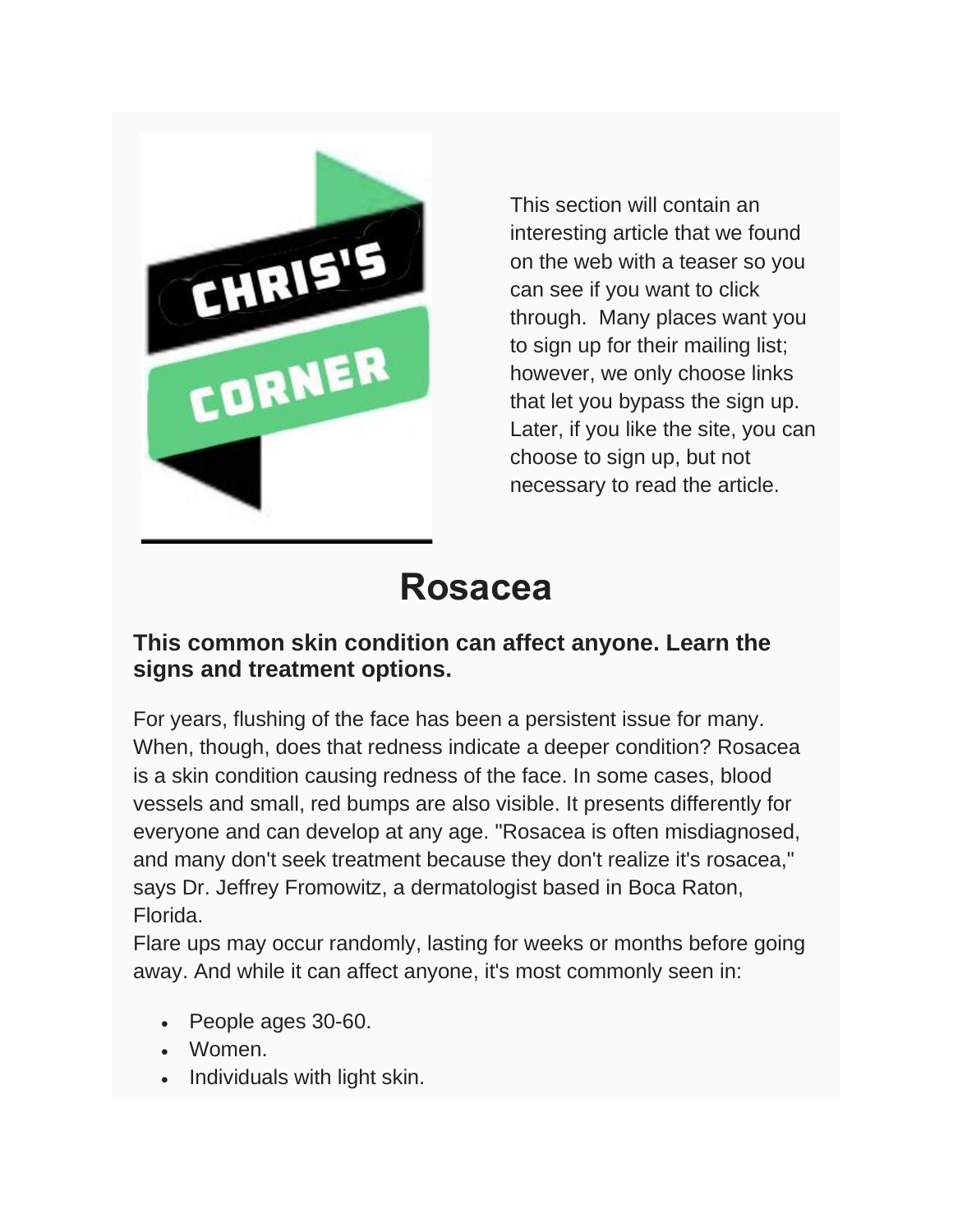• Those with a family history of the condition.

"The amount of people affected by rosacea is higher than widely believed," Dr. Danilo C. Del Campo, a dermatologist practicing at Chicago Skin Clinic, concurs. "It is estimated to be about 5% of the population" or nearly 16 million Americans.

**[Go to full article](https://health.usnews.com/health-care/patient-advice/articles/treatments-for-rosacea)**

# **About the Tree of Life**

The tree was created to honor our donors and volunteers. The roots are volunteers, the trunk is the council, the leaves are people who have donated \$100 or more. The two color leaves are people who have donated for two years. The flowers are business sponsors who donate \$100 or more every year. The Lilies are new. They are memorials to people who have passed. Family or friends have donated \$200 or more to honor them.

Add your leaf or flower or Lily. Click the button to make our tree grow. Thank you.

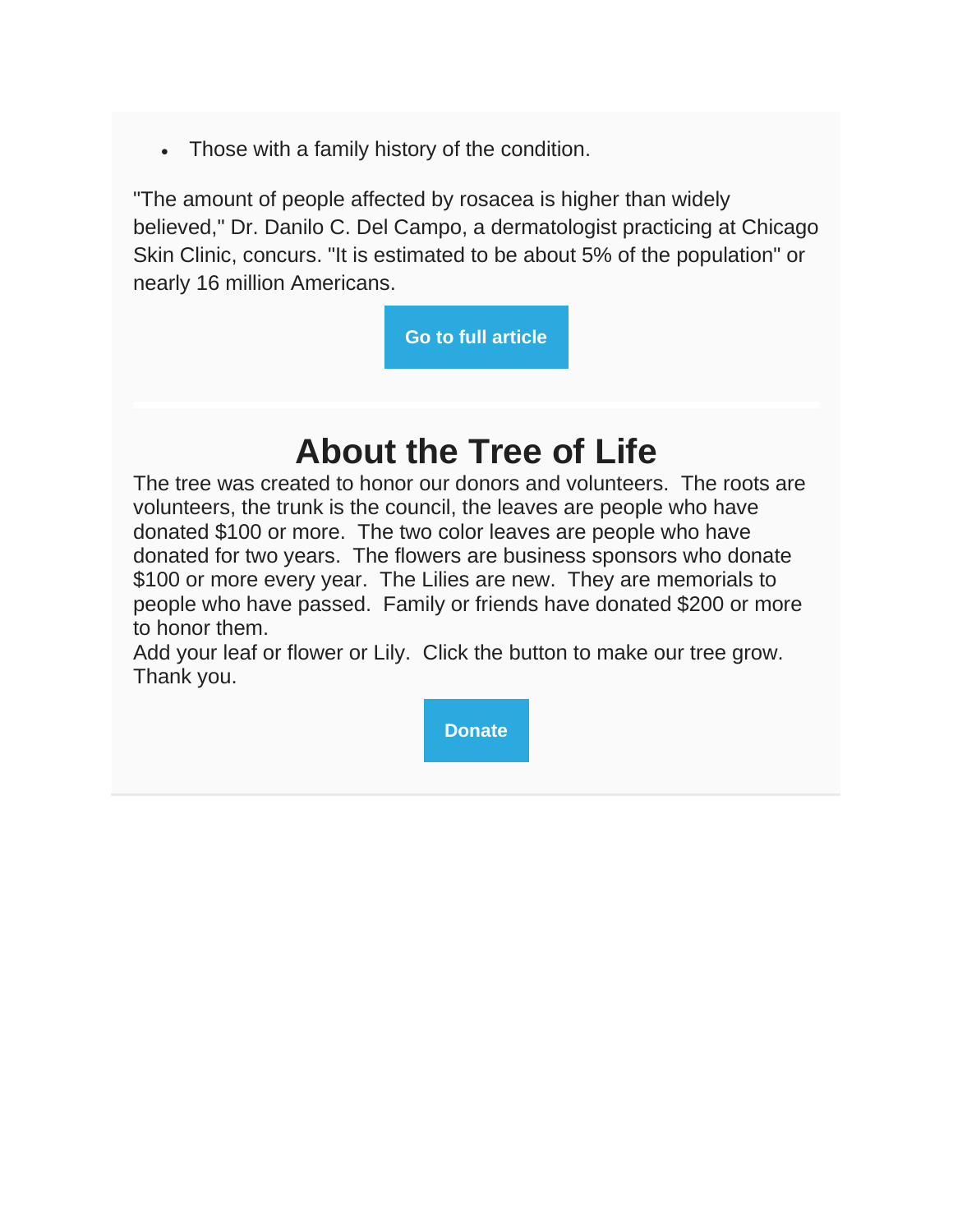

**[Click Here to Enlarge Tree](https://www.boquetehealthandhospice.org/tree.html) Many Thanks to Our New and Repeat Donors** Lee & Joann Stringer Kat McCay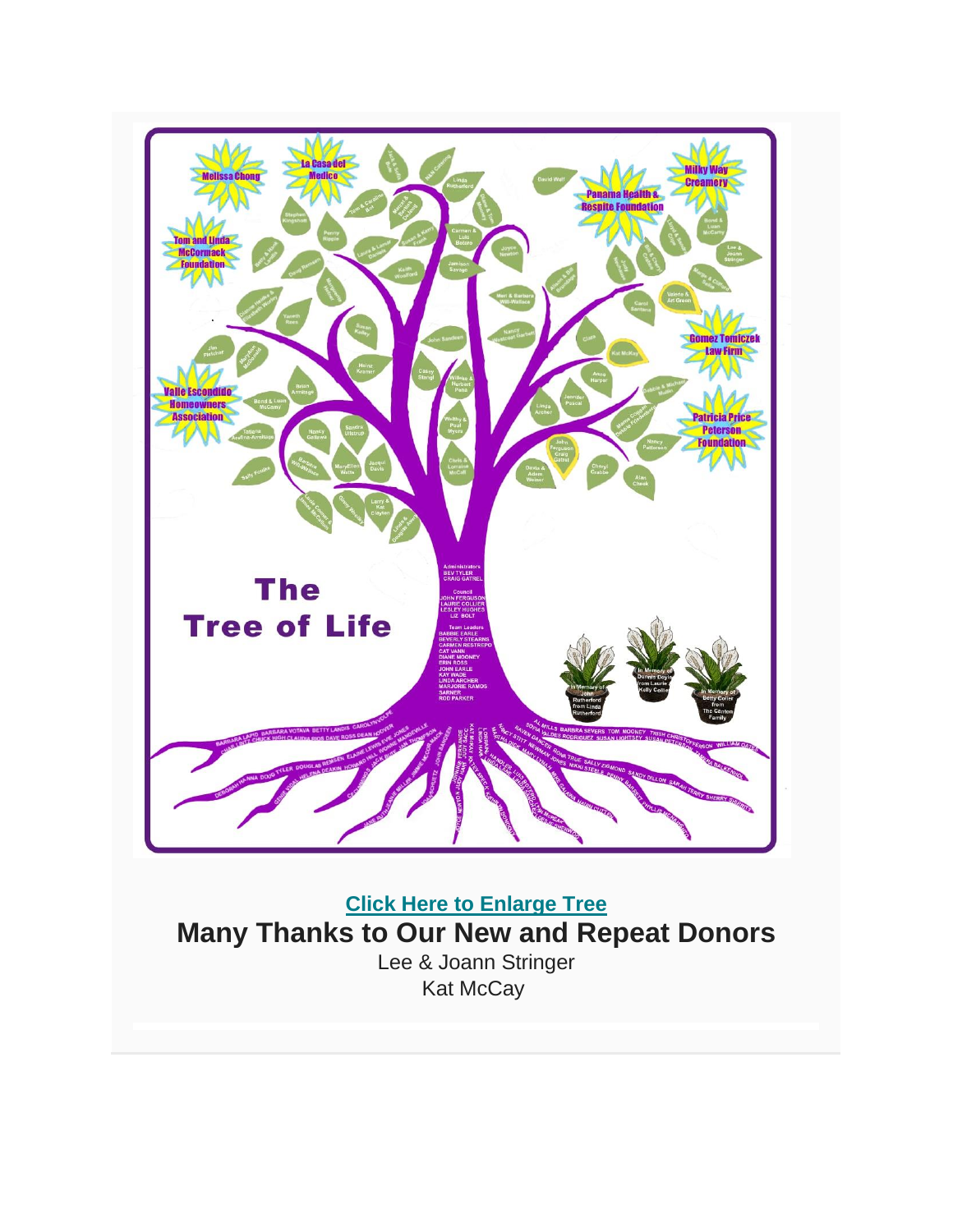

Over the past year there have been questions about WHY Boquete Health and Hospice was doing things in a certain way. The policies of the organization have now been posted on our website. There is a link at the bottom of the home page or you can go to the "More" page to read them or download a PDF version. The policies will be updated as needed.

**[View BHH Policies](https://boquetehealth.org/bhh-policies)**

### **Our Mission**

*Our mission is to provide palliative care for the terminally ill in order that they may experience death with dignity and limited pain; to inform and promote community health; and, to support people with health and wellness needs by providing information, equipment and volunteer services.*

#### **To Make a Donation**

BHHF functions with donations provided by the community. If you are interested in supporting the work we do, please make a donation.

To make a financial contribution by check or cash contact Laurie Collier, our treasurer, at [lojocollier@yahoo.com](mailto:lojocollier@yahoo.com?subject=Donation%20Information) to arrange a time and place to pick up your donation.

You can also *[click here](https://boquetehealth.org/please-donate)* to make an online Paypal donation. Make a Direct Deposit to: Boquete Hospice and Health Foundation, Global Bank Checking Account #16-101-23071-6